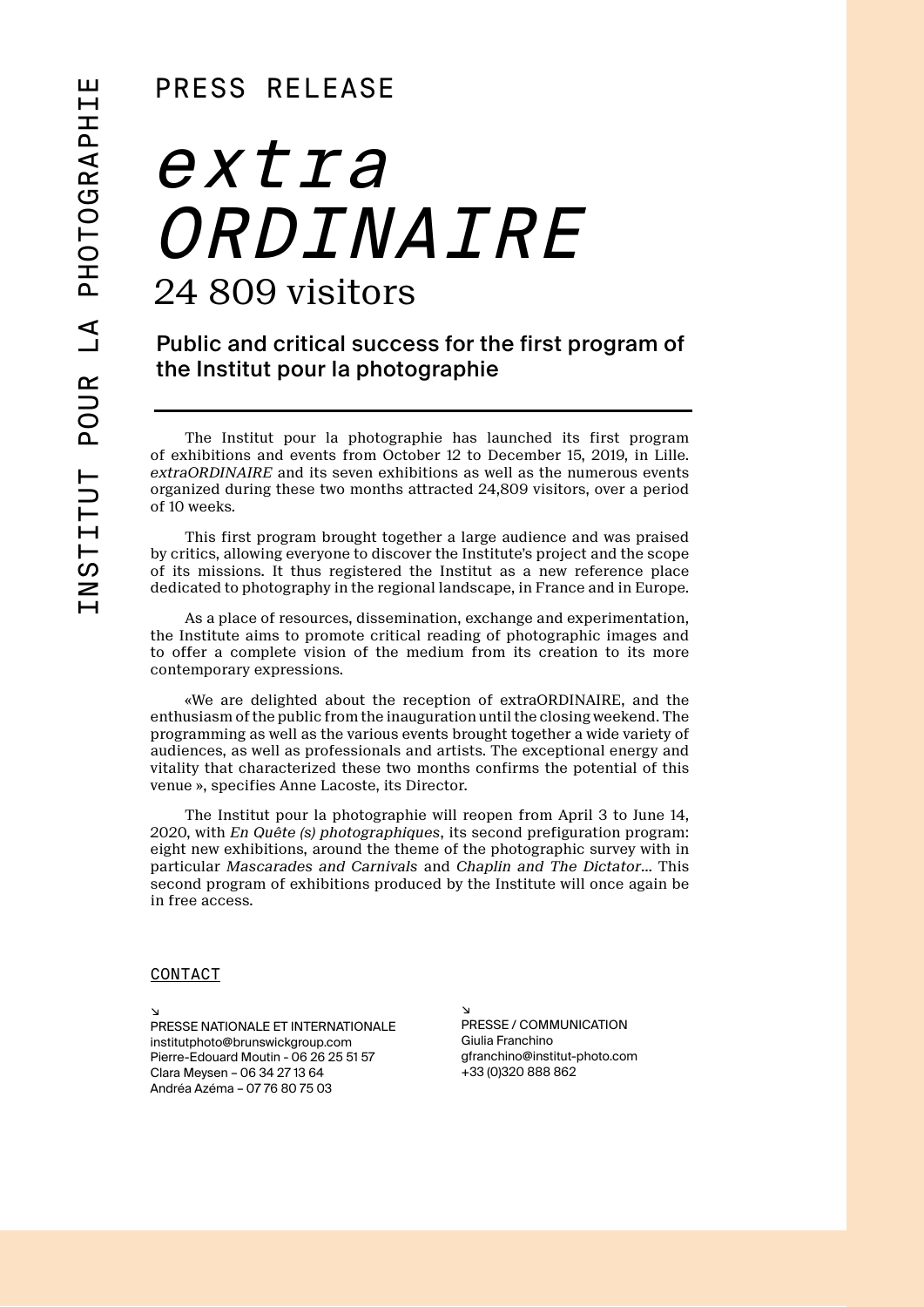





Inauguration extraORDINAIRE 11, 12 et 13 octobre 2019 Institut pour la photographie, LILLE photos : Julien Pitinome